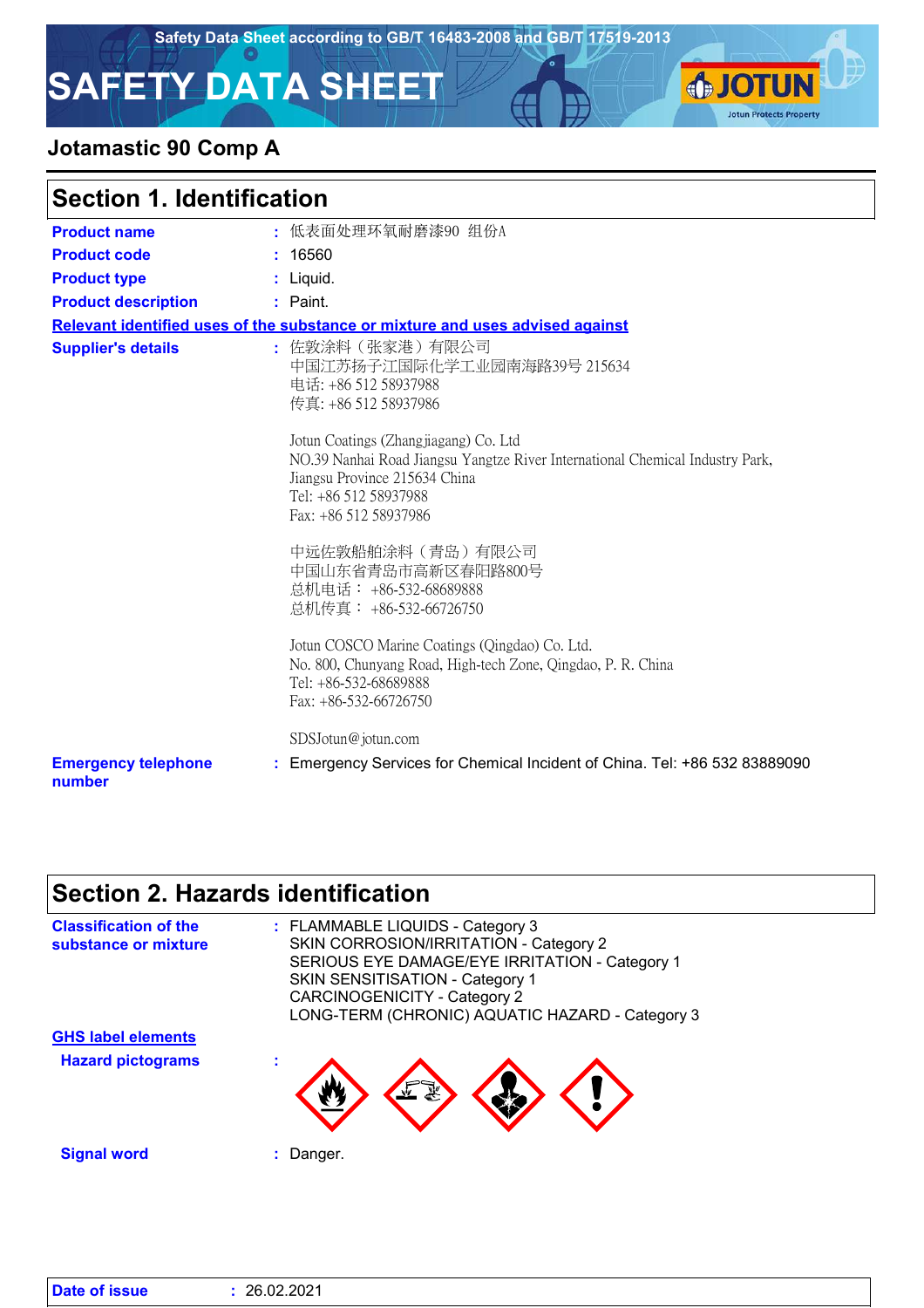# **Section 2. Hazards identification**

| <b>Hazard statements</b>        | : H226 - Flammable liquid and vapour.<br>H315 - Causes skin irritation.<br>H317 - May cause an allergic skin reaction.<br>H318 - Causes serious eye damage.<br>H351 - Suspected of causing cancer.<br>H412 - Harmful to aquatic life with long lasting effects.                                                                                                                                                                                                                                                   |
|---------------------------------|-------------------------------------------------------------------------------------------------------------------------------------------------------------------------------------------------------------------------------------------------------------------------------------------------------------------------------------------------------------------------------------------------------------------------------------------------------------------------------------------------------------------|
| <b>Precautionary statements</b> |                                                                                                                                                                                                                                                                                                                                                                                                                                                                                                                   |
| <b>Prevention</b>               | : P201 - Obtain special instructions before use.<br>P280 - Wear protective gloves, protective clothing and eye or face protection.<br>P210 - Keep away from heat, hot surfaces, sparks, open flames and other ignition<br>sources. No smoking.<br>P273 - Avoid release to the environment.<br>P261 - Avoid breathing vapour.                                                                                                                                                                                      |
| <b>Response</b>                 | : P308 + P313 - IF exposed or concerned: Get medical advice or attention.<br>P362 + P364 - Take off contaminated clothing and wash it before reuse.<br>P302 + P352 - IF ON SKIN: Wash with plenty of water.<br>P333 + P313 - If skin irritation or rash occurs: Get medical advice or attention.<br>P305 + P351 + P338, P310 - IF IN EYES: Rinse cautiously with water for several<br>minutes. Remove contact lenses, if present and easy to do. Continue rinsing.<br>Immediately call a POISON CENTER or doctor. |
| <b>Storage</b>                  | : P403 + P235 - Store in a well-ventilated place. Keep cool.                                                                                                                                                                                                                                                                                                                                                                                                                                                      |
| <b>Disposal</b>                 | : P501 - Dispose of contents and container in accordance with all local, regional,<br>national and international regulations.                                                                                                                                                                                                                                                                                                                                                                                     |

# **Section 3. Composition/information on ingredients**

| <b>Substance/mixture</b>                                                                                                                           | : Mixture          |
|----------------------------------------------------------------------------------------------------------------------------------------------------|--------------------|
| Other means of<br>identification                                                                                                                   | $:$ Not available. |
| <b>CAS number/other identifiers</b>                                                                                                                |                    |
| <b>CAS number</b>                                                                                                                                  | : Not applicable.  |
| <b>EC</b> number                                                                                                                                   | : Mixture.         |
| <b>Product code</b>                                                                                                                                | : 16560            |
| <b>Ingredient name</b>                                                                                                                             |                    |
| epoxy resin (MW $\leq$ 700)<br>4,4'-Isopropylidenediphenol, oligomeric reaction produ<br>l 2.3-epox∨propane, reaction products with fatty acids. । |                    |

| epoxy resin (MW $\leq 700$ )                                              | ≤14  | 1675-54-3      |
|---------------------------------------------------------------------------|------|----------------|
| 4,4'-Isopropylidenediphenol, oligomeric reaction products with 1-chloro-  | 6.8≥ | 67989-52-0     |
| 2,3-epoxypropane, reaction products with fatty acids, C18-unsatd., dimers |      |                |
| xylene                                                                    | ≤10  | 1330-20-7      |
| hydrocarbons, c9-unsatd., polymd.                                         | ≤5   | 71302-83-5     |
| 2-methylpropan-1-ol                                                       | ≤5   | 78-83-1        |
| glycidyl ether of 3-alkyl phenol                                          | ≤5   | 68413-24-1     |
| benzyl alcohol                                                            | ו≥ ≥ | 100-51-6       |
| ethylbenzene                                                              | 2.5  | $100 - 41 - 4$ |
| Phenol, methylstyrenated                                                  | ≤3   | 68512-30-1     |
| Phenol, styrenated                                                        | ≤1.5 | 61788-44-1     |

**Ingredient name % CAS number**

**There are no additional ingredients present which, within the current knowledge of the supplier and in the concentrations applicable, are classified as hazardous to health or the environment and hence require reporting in this section.**

**Occupational exposure limits, if available, are listed in Section 8.**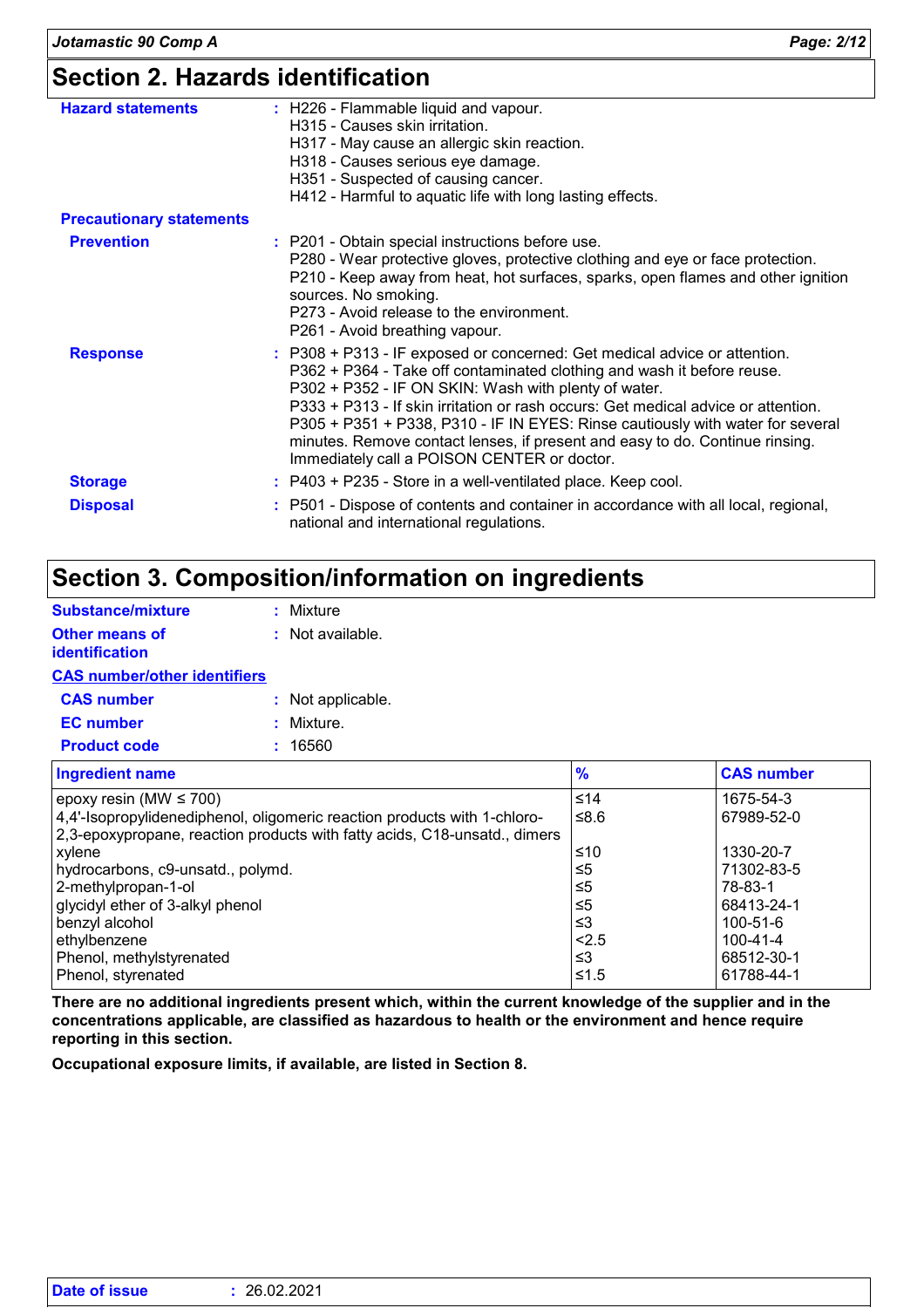# **Section 4. First aid measures**

| <b>Description of necessary first aid measures</b> |                                                                                                                                                                                                                                                                                                                                                                                                                                                                                                                                                                                                                                                                                                                                                                                                                                                                                                               |
|----------------------------------------------------|---------------------------------------------------------------------------------------------------------------------------------------------------------------------------------------------------------------------------------------------------------------------------------------------------------------------------------------------------------------------------------------------------------------------------------------------------------------------------------------------------------------------------------------------------------------------------------------------------------------------------------------------------------------------------------------------------------------------------------------------------------------------------------------------------------------------------------------------------------------------------------------------------------------|
| <b>Eye contact</b>                                 | : Get medical attention immediately. Call a poison center or physician. Immediately<br>flush eyes with plenty of water, occasionally lifting the upper and lower eyelids.<br>Check for and remove any contact lenses. Continue to rinse for at least 10 minutes.<br>Chemical burns must be treated promptly by a physician.                                                                                                                                                                                                                                                                                                                                                                                                                                                                                                                                                                                   |
| <b>Inhalation</b>                                  | Get medical attention immediately. Call a poison center or physician. Remove<br>victim to fresh air and keep at rest in a position comfortable for breathing. If it is<br>suspected that fumes are still present, the rescuer should wear an appropriate mask<br>or self-contained breathing apparatus. If not breathing, if breathing is irregular or if<br>respiratory arrest occurs, provide artificial respiration or oxygen by trained personnel.<br>It may be dangerous to the person providing aid to give mouth-to-mouth<br>resuscitation. If unconscious, place in recovery position and get medical attention<br>immediately. Maintain an open airway. Loosen tight clothing such as a collar, tie,<br>belt or waistband. In case of inhalation of decomposition products in a fire,<br>symptoms may be delayed. The exposed person may need to be kept under<br>medical surveillance for 48 hours. |
| <b>Skin contact</b>                                | Get medical attention immediately. Call a poison center or physician. Wash with<br>plenty of soap and water. Remove contaminated clothing and shoes. Wash<br>contaminated clothing thoroughly with water before removing it, or wear gloves.<br>Continue to rinse for at least 10 minutes. Chemical burns must be treated promptly<br>by a physician. In the event of any complaints or symptoms, avoid further exposure.<br>Wash clothing before reuse. Clean shoes thoroughly before reuse.                                                                                                                                                                                                                                                                                                                                                                                                                 |
| <b>Ingestion</b>                                   | Get medical attention immediately. Call a poison center or physician. Wash out<br>mouth with water. Remove dentures if any. Remove victim to fresh air and keep at<br>rest in a position comfortable for breathing. If material has been swallowed and the<br>exposed person is conscious, give small quantities of water to drink. Stop if the<br>exposed person feels sick as vomiting may be dangerous. Do not induce vomiting<br>unless directed to do so by medical personnel. If vomiting occurs, the head should<br>be kept low so that vomit does not enter the lungs. Chemical burns must be treated<br>promptly by a physician. Never give anything by mouth to an unconscious person.<br>If unconscious, place in recovery position and get medical attention immediately.<br>Maintain an open airway. Loosen tight clothing such as a collar, tie, belt or<br>waistband.                          |
| Most important symptoms/effects, acute and delayed |                                                                                                                                                                                                                                                                                                                                                                                                                                                                                                                                                                                                                                                                                                                                                                                                                                                                                                               |
| <b>Potential acute health effects</b>              |                                                                                                                                                                                                                                                                                                                                                                                                                                                                                                                                                                                                                                                                                                                                                                                                                                                                                                               |
| <b>Eye contact</b>                                 | : Causes serious eye damage.                                                                                                                                                                                                                                                                                                                                                                                                                                                                                                                                                                                                                                                                                                                                                                                                                                                                                  |
| <b>Inhalation</b>                                  | : No known significant effects or critical hazards.                                                                                                                                                                                                                                                                                                                                                                                                                                                                                                                                                                                                                                                                                                                                                                                                                                                           |
| <b>Skin contact</b>                                | : Causes skin irritation. May cause an allergic skin reaction.                                                                                                                                                                                                                                                                                                                                                                                                                                                                                                                                                                                                                                                                                                                                                                                                                                                |
| <b>Ingestion</b>                                   | : No known significant effects or critical hazards.                                                                                                                                                                                                                                                                                                                                                                                                                                                                                                                                                                                                                                                                                                                                                                                                                                                           |
| <b>Over-exposure signs/symptoms</b>                |                                                                                                                                                                                                                                                                                                                                                                                                                                                                                                                                                                                                                                                                                                                                                                                                                                                                                                               |
| <b>Eye contact</b>                                 | : Adverse symptoms may include the following:<br>pain<br>watering<br>redness                                                                                                                                                                                                                                                                                                                                                                                                                                                                                                                                                                                                                                                                                                                                                                                                                                  |
| <b>Inhalation</b>                                  | : No specific data.                                                                                                                                                                                                                                                                                                                                                                                                                                                                                                                                                                                                                                                                                                                                                                                                                                                                                           |
| <b>Skin contact</b>                                | : Adverse symptoms may include the following:<br>pain or irritation<br>redness<br>blistering may occur                                                                                                                                                                                                                                                                                                                                                                                                                                                                                                                                                                                                                                                                                                                                                                                                        |
| <b>Ingestion</b>                                   | : Adverse symptoms may include the following:<br>stomach pains                                                                                                                                                                                                                                                                                                                                                                                                                                                                                                                                                                                                                                                                                                                                                                                                                                                |
|                                                    | <b>Indication of immediate medical attention and special treatment needed, if necessary</b>                                                                                                                                                                                                                                                                                                                                                                                                                                                                                                                                                                                                                                                                                                                                                                                                                   |
| <b>Notes to physician</b>                          | : In case of inhalation of decomposition products in a fire, symptoms may be delayed.<br>The exposed person may need to be kept under medical surveillance for 48 hours.                                                                                                                                                                                                                                                                                                                                                                                                                                                                                                                                                                                                                                                                                                                                      |
| <b>Specific treatments</b>                         | : No specific treatment.                                                                                                                                                                                                                                                                                                                                                                                                                                                                                                                                                                                                                                                                                                                                                                                                                                                                                      |
| <b>Protection of first-aiders</b>                  | : No action shall be taken involving any personal risk or without suitable training. If it<br>is suspected that fumes are still present, the rescuer should wear an appropriate<br>mask or self-contained breathing apparatus. It may be dangerous to the person<br>providing aid to give mouth-to-mouth resuscitation. Wash contaminated clothing                                                                                                                                                                                                                                                                                                                                                                                                                                                                                                                                                            |

thoroughly with water before removing it, or wear gloves.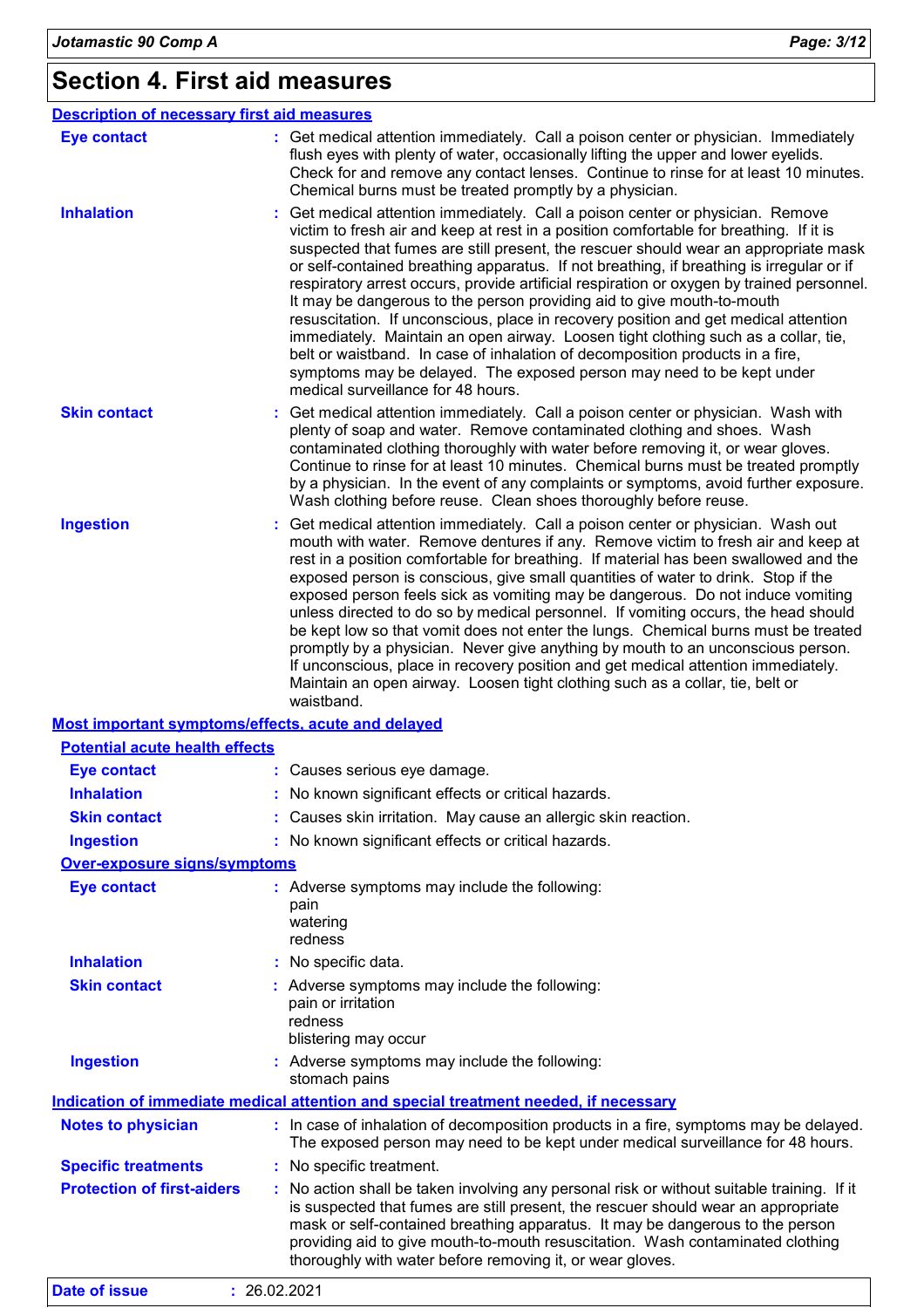### **Section 4. First aid measures**

**See toxicological information (Section 11)**

### **Section 5. Firefighting measures**

| <b>Extinguishing media</b>                               |                                                                                                                                                                                                                                                                                                                                                                                                                                    |
|----------------------------------------------------------|------------------------------------------------------------------------------------------------------------------------------------------------------------------------------------------------------------------------------------------------------------------------------------------------------------------------------------------------------------------------------------------------------------------------------------|
| <b>Suitable extinguishing</b><br>media                   | : Use dry chemical, $CO2$ , water spray (fog) or foam.                                                                                                                                                                                                                                                                                                                                                                             |
| <b>Unsuitable extinguishing</b><br>media                 | : Do not use water jet.                                                                                                                                                                                                                                                                                                                                                                                                            |
| <b>Specific hazards arising</b><br>from the chemical     | : Flammable liquid and vapour. Runoff to sewer may create fire or explosion hazard.<br>In a fire or if heated, a pressure increase will occur and the container may burst, with<br>the risk of a subsequent explosion. This material is harmful to aquatic life with long<br>lasting effects. Fire water contaminated with this material must be contained and<br>prevented from being discharged to any waterway, sewer or drain. |
| <b>Hazardous thermal</b><br>decomposition products       | : Decomposition products may include the following materials:<br>carbon dioxide<br>carbon monoxide<br>nitrogen oxides<br>halogenated compounds<br>metal oxide/oxides                                                                                                                                                                                                                                                               |
| <b>Special protective actions</b><br>for fire-fighters   | : Promptly isolate the scene by removing all persons from the vicinity of the incident if<br>there is a fire. No action shall be taken involving any personal risk or without<br>suitable training. Move containers from fire area if this can be done without risk.<br>Use water spray to keep fire-exposed containers cool.                                                                                                      |
| <b>Special protective</b><br>equipment for fire-fighters | : Fire-fighters should wear appropriate protective equipment and self-contained<br>breathing apparatus (SCBA) with a full face-piece operated in positive pressure<br>mode.                                                                                                                                                                                                                                                        |

### **Section 6. Accidental release measures**

|                                                             | Personal precautions, protective equipment and emergency procedures                                                                                                                                                                                                                                                                                                                                                                                                                                                                                                                                                                                                                                                                                                     |  |
|-------------------------------------------------------------|-------------------------------------------------------------------------------------------------------------------------------------------------------------------------------------------------------------------------------------------------------------------------------------------------------------------------------------------------------------------------------------------------------------------------------------------------------------------------------------------------------------------------------------------------------------------------------------------------------------------------------------------------------------------------------------------------------------------------------------------------------------------------|--|
| For non-emergency<br>personnel                              | : No action shall be taken involving any personal risk or without suitable training.<br>Evacuate surrounding areas. Keep unnecessary and unprotected personnel from<br>entering. Do not touch or walk through spilt material. Shut off all ignition sources.<br>No flares, smoking or flames in hazard area. Do not breathe vapour or mist.<br>Provide adequate ventilation. Wear appropriate respirator when ventilation is<br>inadequate. Put on appropriate personal protective equipment.                                                                                                                                                                                                                                                                           |  |
| For emergency responders :                                  | If specialised clothing is required to deal with the spillage, take note of any<br>information in Section 8 on suitable and unsuitable materials. See also the<br>information in "For non-emergency personnel".                                                                                                                                                                                                                                                                                                                                                                                                                                                                                                                                                         |  |
| <b>Environmental precautions</b>                            | : Avoid dispersal of spilt material and runoff and contact with soil, waterways, drains<br>and sewers. Inform the relevant authorities if the product has caused environmental<br>pollution (sewers, waterways, soil or air). Water polluting material. May be harmful<br>to the environment if released in large quantities.                                                                                                                                                                                                                                                                                                                                                                                                                                           |  |
| <b>Methods and material for containment and cleaning up</b> |                                                                                                                                                                                                                                                                                                                                                                                                                                                                                                                                                                                                                                                                                                                                                                         |  |
| <b>Small spill</b>                                          | : Stop leak if without risk. Move containers from spill area. Use spark-proof tools and<br>explosion-proof equipment. Dilute with water and mop up if water-soluble.<br>Alternatively, or if water-insoluble, absorb with an inert dry material and place in an<br>appropriate waste disposal container. Dispose of via a licensed waste disposal<br>contractor.                                                                                                                                                                                                                                                                                                                                                                                                        |  |
| <b>Large spill</b>                                          | : Stop leak if without risk. Move containers from spill area. Use spark-proof tools and<br>explosion-proof equipment. Approach the release from upwind. Prevent entry into<br>sewers, water courses, basements or confined areas. Wash spillages into an<br>effluent treatment plant or proceed as follows. Contain and collect spillage with non-<br>combustible, absorbent material e.g. sand, earth, vermiculite or diatomaceous earth<br>and place in container for disposal according to local regulations (see Section 13).<br>Dispose of via a licensed waste disposal contractor. Contaminated absorbent<br>material may pose the same hazard as the spilt product. Note: see Section 1 for<br>emergency contact information and Section 13 for waste disposal. |  |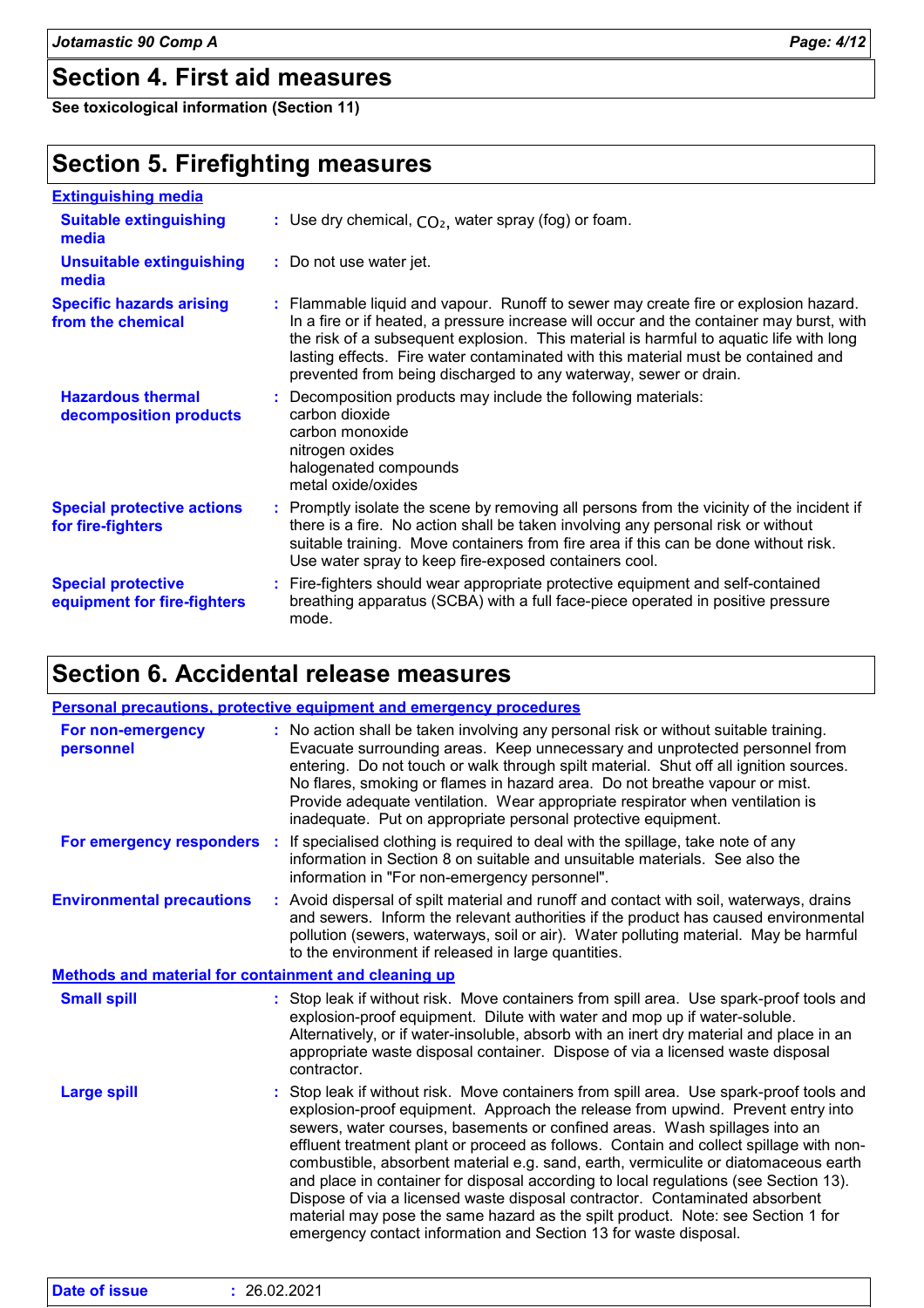# **Section 7. Handling and storage**

| <b>Precautions for safe handling</b>                                      |                                                                                                                                                                                                                                                                                                                                                                                                                                                                                                                                                                                                                                                                                                                                                                                                                                                                                                                                                                                                                                                                                                                                                                          |
|---------------------------------------------------------------------------|--------------------------------------------------------------------------------------------------------------------------------------------------------------------------------------------------------------------------------------------------------------------------------------------------------------------------------------------------------------------------------------------------------------------------------------------------------------------------------------------------------------------------------------------------------------------------------------------------------------------------------------------------------------------------------------------------------------------------------------------------------------------------------------------------------------------------------------------------------------------------------------------------------------------------------------------------------------------------------------------------------------------------------------------------------------------------------------------------------------------------------------------------------------------------|
| <b>Protective measures</b>                                                | : Put on appropriate personal protective equipment (see Section 8). Persons with a<br>history of skin sensitization problems should not be employed in any process in<br>which this product is used. Avoid exposure - obtain special instructions before use.<br>Do not handle until all safety precautions have been read and understood. Do not<br>get in eyes or on skin or clothing. Do not breathe vapour or mist. Do not ingest.<br>Avoid release to the environment. Use only with adequate ventilation. Wear<br>appropriate respirator when ventilation is inadequate. Do not enter storage areas<br>and confined spaces unless adequately ventilated. Keep in the original container or<br>an approved alternative made from a compatible material, kept tightly closed when<br>not in use. Store and use away from heat, sparks, open flame or any other ignition<br>source. Use explosion-proof electrical (ventilating, lighting and material handling)<br>equipment. Use only non-sparking tools. Take precautionary measures against<br>electrostatic discharges. Empty containers retain product residue and can be<br>hazardous. Do not reuse container. |
| <b>Advice on general</b><br>occupational hygiene                          | : Eating, drinking and smoking should be prohibited in areas where this material is<br>handled, stored and processed. Workers should wash hands and face before<br>eating, drinking and smoking. Remove contaminated clothing and protective<br>equipment before entering eating areas. See also Section 8 for additional<br>information on hygiene measures.                                                                                                                                                                                                                                                                                                                                                                                                                                                                                                                                                                                                                                                                                                                                                                                                            |
| <b>Conditions for safe storage,</b><br>including any<br>incompatibilities | Store in accordance with local regulations. Store in a segregated and approved<br>area. Store in original container protected from direct sunlight in a dry, cool and well-<br>ventilated area, away from incompatible materials (see Section 10) and food and<br>drink. Store locked up. Eliminate all ignition sources. Separate from oxidising<br>materials. Keep container tightly closed and sealed until ready for use. Containers<br>that have been opened must be carefully resealed and kept upright to prevent<br>leakage. Do not store in unlabelled containers. Use appropriate containment to<br>avoid environmental contamination. See Section 10 for incompatible materials<br>before handling or use.                                                                                                                                                                                                                                                                                                                                                                                                                                                    |

### **Section 8. Exposure controls/personal protection**

#### **Control parameters**

#### **Occupational exposure limits**

| <b>Ingredient name</b>                      |                                                                                                                                                                                                                                                                                                                                                                                                                                                                                     | <b>Exposure limits</b>                                                                                                                                                                                                                                                                                                        |  |
|---------------------------------------------|-------------------------------------------------------------------------------------------------------------------------------------------------------------------------------------------------------------------------------------------------------------------------------------------------------------------------------------------------------------------------------------------------------------------------------------------------------------------------------------|-------------------------------------------------------------------------------------------------------------------------------------------------------------------------------------------------------------------------------------------------------------------------------------------------------------------------------|--|
| xylene                                      |                                                                                                                                                                                                                                                                                                                                                                                                                                                                                     | GBZ 2.1 (China, 8/2019).<br>PC-STEL: 100 mg/m <sup>3</sup> 15 minutes.<br>PC-TWA: 50 mg/m <sup>3</sup> 8 hours.                                                                                                                                                                                                               |  |
| 2-methylpropan-1-ol                         |                                                                                                                                                                                                                                                                                                                                                                                                                                                                                     | ACGIH TLV (United States, 3/2020).<br>TWA: 152 mg/m <sup>3</sup> 8 hours.<br>TWA: 50 ppm 8 hours.                                                                                                                                                                                                                             |  |
| ethylbenzene                                |                                                                                                                                                                                                                                                                                                                                                                                                                                                                                     | GBZ 2.1 (China, 8/2019).<br>PC-TWA: 100 mg/m <sup>3</sup> 8 hours.<br>PC-STEL: 150 mg/m <sup>3</sup> 15 minutes.                                                                                                                                                                                                              |  |
| <b>Recommended monitoring</b><br>procedures | If this product contains ingredients with exposure limits, personal, workplace<br>atmosphere or biological monitoring may be required to determine the effectiveness<br>of the ventilation or other control measures and/or the necessity to use respiratory<br>protective equipment. Reference should be made to appropriate monitoring<br>standards. Reference to national guidance documents for methods for the<br>determination of hazardous substances will also be required. |                                                                                                                                                                                                                                                                                                                               |  |
| <b>Appropriate engineering</b><br>controls  | Use only with adequate ventilation. Use process enclosures, local exhaust<br>ř.<br>ventilation or other engineering controls to keep worker exposure to airborne<br>contaminants below any recommended or statutory limits. The engineering controls<br>also need to keep gas, vapour or dust concentrations below any lower explosive<br>limits. Use explosion-proof ventilation equipment.                                                                                        |                                                                                                                                                                                                                                                                                                                               |  |
| <b>Environmental exposure</b><br>controls   |                                                                                                                                                                                                                                                                                                                                                                                                                                                                                     | Emissions from ventilation or work process equipment should be checked to ensure<br>they comply with the requirements of environmental protection legislation. In some<br>cases, fume scrubbers, filters or engineering modifications to the process<br>equipment will be necessary to reduce emissions to acceptable levels. |  |

**Individual protection measures**

| <b>Date of issue</b> | 26.02.2021<br>Z0.02.2021 |  |  |
|----------------------|--------------------------|--|--|
|----------------------|--------------------------|--|--|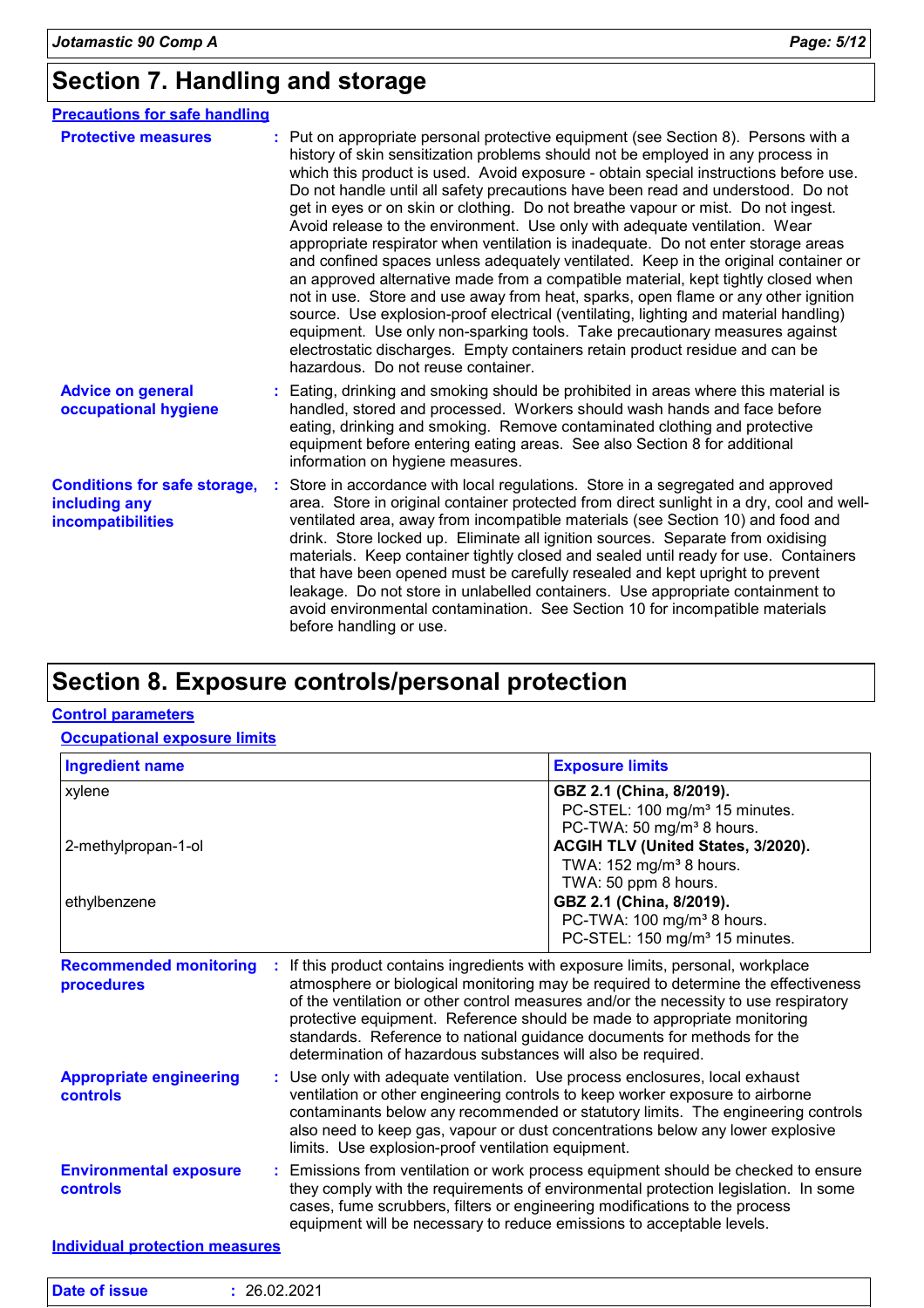| <b>Hygiene measures</b>       | : Wash hands, forearms and face thoroughly after handling chemical products, before<br>eating, smoking and using the lavatory and at the end of the working period.<br>Appropriate techniques should be used to remove potentially contaminated clothing.<br>Contaminated work clothing should not be allowed out of the workplace. Wash<br>contaminated clothing before reusing. Ensure that eyewash stations and safety<br>showers are close to the workstation location.                                                                                                                                               |
|-------------------------------|---------------------------------------------------------------------------------------------------------------------------------------------------------------------------------------------------------------------------------------------------------------------------------------------------------------------------------------------------------------------------------------------------------------------------------------------------------------------------------------------------------------------------------------------------------------------------------------------------------------------------|
| <b>Eye protection</b>         | Safety eyewear complying to EN 166 should be used when a risk assessment<br>indicates this is necessary to avoid exposure to liquid splashes, mists, gases or<br>dusts. If contact is possible, the following protection should be worn, unless the<br>assessment indicates a higher degree of protection: chemical splash goggles and/<br>or face shield. If inhalation hazards exist, a full-face respirator may be required<br>instead.                                                                                                                                                                                |
| <b>Skin protection</b>        |                                                                                                                                                                                                                                                                                                                                                                                                                                                                                                                                                                                                                           |
| <b>Hand protection</b>        | : Chemical-resistant, impervious gloves complying with an approved standard should<br>be worn at all times when handling chemical products if a risk assessment indicates<br>this is necessary. Considering the parameters specified by the glove manufacturer,<br>check during use that the gloves are still retaining their protective properties. It<br>should be noted that the time to breakthrough for any glove material may be<br>different for different glove manufacturers. In the case of mixtures, consisting of<br>several substances, the protection time of the gloves cannot be accurately<br>estimated. |
|                               | There is no one glove material or combination of materials that will give unlimited<br>resistance to any individual or combination of chemicals.<br>The breakthrough time must be greater than the end use time of the product.<br>The instructions and information provided by the glove manufacturer on use,<br>storage, maintenance and replacement must be followed.<br>Gloves should be replaced regularly and if there is any sign of damage to the glove<br>material.                                                                                                                                              |
|                               | Always ensure that gloves are free from defects and that they are stored and used<br>correctly.<br>The performance or effectiveness of the glove may be reduced by physical/chemical<br>damage and poor maintenance.<br>Barrier creams may help to protect the exposed areas of the skin but should not be<br>applied once exposure has occurred.                                                                                                                                                                                                                                                                         |
|                               | Wear suitable gloves tested to EN374.<br>Recommended, gloves(breakthrough time) > 8 hours: Responder, Viton®, 4H,<br>Teflon                                                                                                                                                                                                                                                                                                                                                                                                                                                                                               |
|                               | Not recommended, gloves(breakthrough time) < 1 hour: PVC<br>May be used, gloves(breakthrough time) 4 - 8 hours: nitrile rubber, neoprene, butyl<br>rubber, polyvinyl alcohol (PVA)                                                                                                                                                                                                                                                                                                                                                                                                                                        |
| <b>Body protection</b>        | Personal protective equipment for the body should be selected based on the task<br>being performed and the risks involved and should be approved by a specialist<br>before handling this product. When there is a risk of ignition from static electricity,<br>wear anti-static protective clothing. For the greatest protection from static<br>discharges, clothing should include anti-static overalls, boots and gloves.                                                                                                                                                                                               |
| <b>Other skin protection</b>  | : Appropriate footwear and any additional skin protection measures should be<br>selected based on the task being performed and the risks involved and should be<br>approved by a specialist before handling this product.                                                                                                                                                                                                                                                                                                                                                                                                 |
| <b>Respiratory protection</b> | Based on the hazard and potential for exposure, select a respirator that meets the<br>appropriate standard or certification. Respirators must be used according to a<br>respiratory protection program to ensure proper fitting, training, and other important<br>aspects of use.                                                                                                                                                                                                                                                                                                                                         |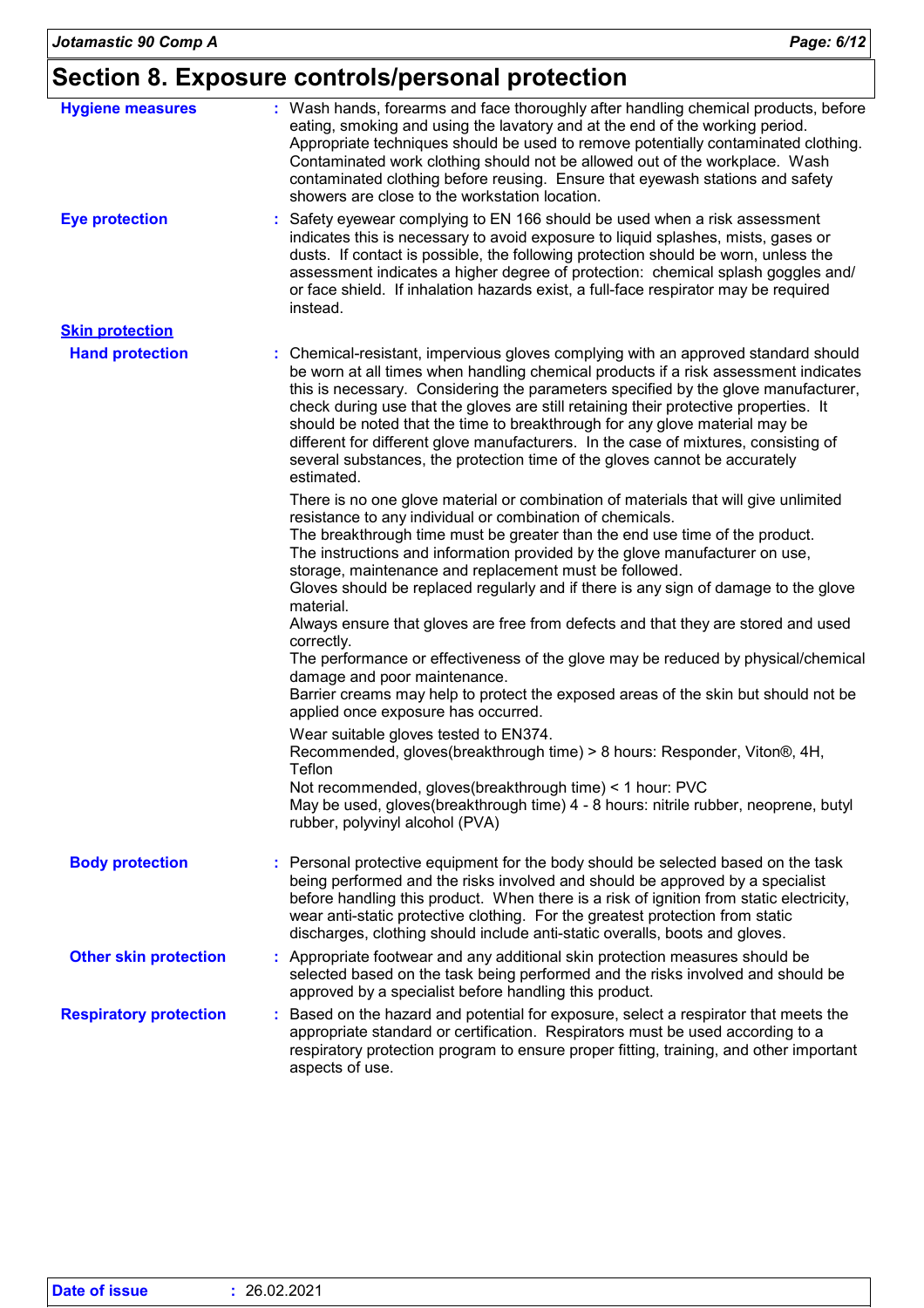# **Section 9. Physical and chemical properties**

| <b>Appearance</b>                                 |                                                                                                                                   |
|---------------------------------------------------|-----------------------------------------------------------------------------------------------------------------------------------|
| <b>Physical state</b>                             | $:$ Liquid.                                                                                                                       |
| <b>Colour</b>                                     | black, White.                                                                                                                     |
| <b>Odour</b>                                      | Characteristic.                                                                                                                   |
| <b>Odour threshold</b>                            | Not available.                                                                                                                    |
| pH                                                | Not applicable.                                                                                                                   |
| <b>Melting point</b>                              | Not applicable.                                                                                                                   |
| <b>Boiling point</b>                              | : Lowest known value: $108^{\circ}$ C (226.4°F) (2-methylpropan-1-ol). Weighted average:<br>228.81°C (443.9°F)                    |
| <b>Flash point</b>                                | : Closed cup: 33°C (91.4°F)                                                                                                       |
| <b>Burning time</b>                               | : Not applicable.                                                                                                                 |
| <b>Burning rate</b>                               | : Not applicable.                                                                                                                 |
| <b>Evaporation rate</b>                           | Highest known value: 0.84 (ethylbenzene) Weighted average: 0.6compared with<br>butyl acetate                                      |
| <b>Flammability (solid, gas)</b>                  | : Not applicable.                                                                                                                 |
| Lower and upper explosive<br>(flammable) limits   | $: 0.8 - 13%$                                                                                                                     |
| <b>Vapour pressure</b>                            | : Highest known value: <1.6 kPa (<12 mm Hg) (at 20°C) (2-methylpropan-1-ol).<br>Weighted average: 0.37 kPa (2.78 mm Hg) (at 20°C) |
| <b>Vapour density</b>                             | : Highest known value: 11.7 (Air = 1) (epoxy resin (MW $\leq$ 700)). Weighted average:<br>7.74 (Air = 1)                          |
| <b>Relative density</b>                           | : 1.469 to 1.607 g/cm <sup>3</sup>                                                                                                |
| <b>Solubility</b>                                 | Insoluble in the following materials: cold water and hot water.                                                                   |
| <b>Partition coefficient: n-</b><br>octanol/water | : Not available.                                                                                                                  |
| <b>Auto-ignition temperature</b>                  | : Lowest known value: >375°C (>707°F) (hydrocarbons, c9-unsatd., polymd.).                                                        |
| <b>Decomposition temperature</b>                  | : Not available.                                                                                                                  |
| <b>SADT</b>                                       | : Not available.                                                                                                                  |
| <b>Viscosity</b>                                  | : Kinematic (40°C): >0.205 cm <sup>2</sup> /s (>20.5 mm <sup>2</sup> /s)                                                          |

# **Section 10. Stability and reactivity**

| <b>Reactivity</b>                            | : No specific test data related to reactivity available for this product or its ingredients.                                                                                 |
|----------------------------------------------|------------------------------------------------------------------------------------------------------------------------------------------------------------------------------|
| <b>Chemical stability</b>                    | : The product is stable.                                                                                                                                                     |
| <b>Possibility of hazardous</b><br>reactions | : Under normal conditions of storage and use, hazardous reactions will not occur.                                                                                            |
| <b>Conditions to avoid</b>                   | : Avoid all possible sources of ignition (spark or flame). Do not pressurise, cut, weld,<br>braze, solder, drill, grind or expose containers to heat or sources of ignition. |
| <b>Incompatible materials</b>                | : Keep away from the following materials to prevent strong exothermic reactions:<br>oxidising agents, strong alkalis, strong acids.                                          |
| <b>Hazardous decomposition</b><br>products   | : Under normal conditions of storage and use, hazardous decomposition products<br>should not be produced.                                                                    |
|                                              |                                                                                                                                                                              |

Fine dust clouds may form explosive mixtures with air.

### **Section 11. Toxicological information**

**Information on toxicological effects**

**Acute toxicity**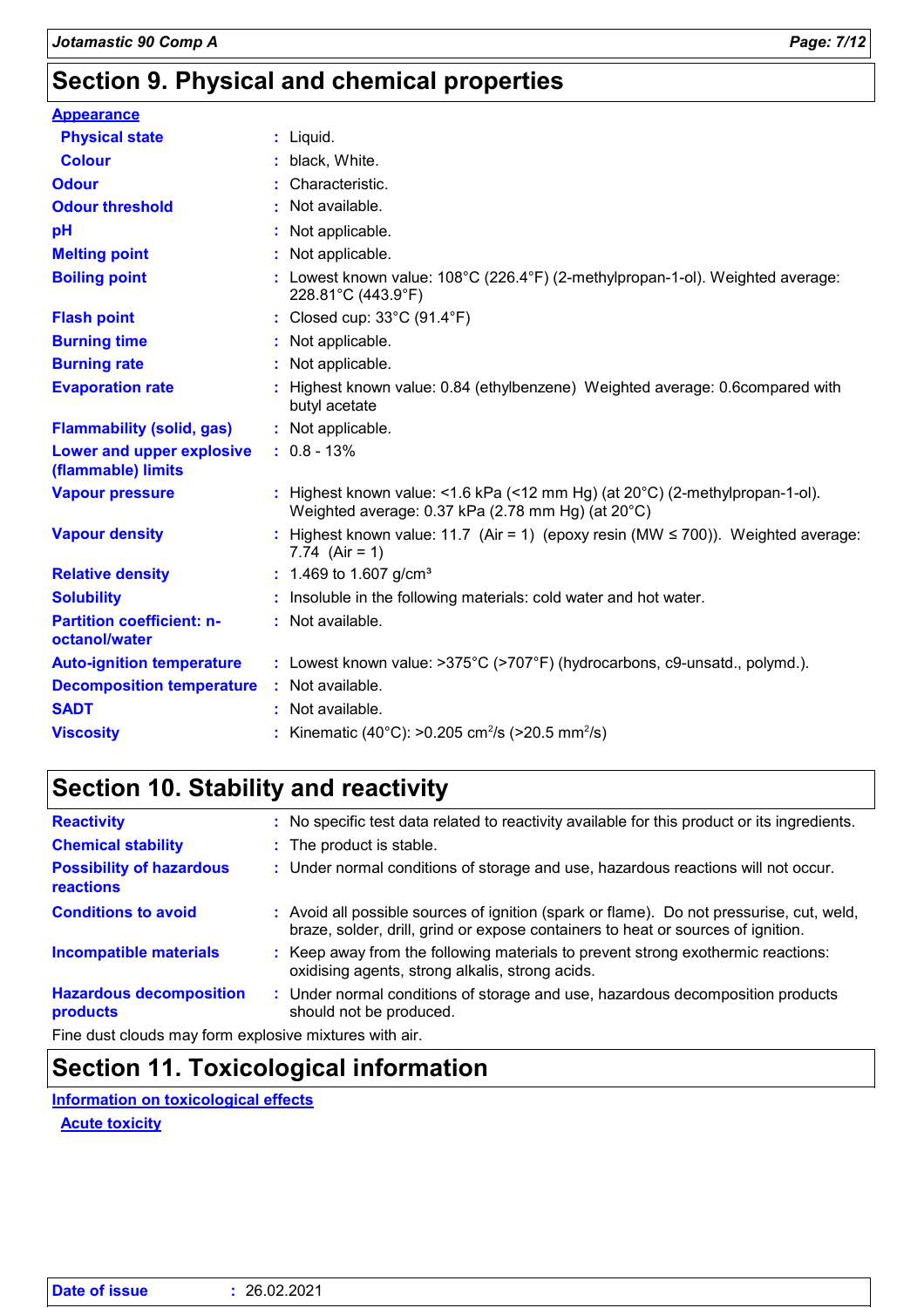# **Section 11. Toxicological information**

| <b>Product/ingredient name</b> | <b>Result</b>                 | <b>Species</b> | <b>Dose</b>             | <b>Exposure</b> |
|--------------------------------|-------------------------------|----------------|-------------------------|-----------------|
| epoxy resin (MW $\leq$ 700)    | LD50 Dermal                   | Rabbit         | $20$ g/kg               |                 |
|                                | LD50 Oral                     | Mouse          | 15600 mg/kg             |                 |
| xylene                         | <b>LC50 Inhalation Vapour</b> | Rat            | $20$ mg/l               | 4 hours         |
|                                | LD50 Oral                     | Rat            | 4300 mg/kg              |                 |
|                                | <b>TDLo Dermal</b>            | Rabbit         | 4300 mg/kg              |                 |
| 2-methylpropan-1-ol            | <b>LC50 Inhalation Vapour</b> | Rat            | 19200 mg/m <sup>3</sup> | 4 hours         |
|                                | LD50 Dermal                   | Rabbit         | 3400 mg/kg              |                 |
|                                | LD50 Oral                     | Rat            | 2460 mg/kg              |                 |
| benzyl alcohol                 | LD50 Oral                     | Rat            | 1230 mg/kg              |                 |
| ethylbenzene                   | <b>LC50 Inhalation Vapour</b> | Rat - Male     | $17.8$ mg/l             | 4 hours         |
|                                | LD50 Dermal                   | Rabbit         | >5000 mg/kg             |                 |
|                                | LD50 Oral                     | Rat            | 3500 mg/kg              |                 |
| Phenol, styrenated             | LD50 Dermal                   | Rabbit         | >5010 mg/kg             |                 |
|                                | LD50 Oral                     | Rat            | 2500 mg/kg              |                 |

#### **Irritation/Corrosion**

| <b>Product/ingredient name</b> | <b>Result</b>          | <b>Species</b>                     | <b>Score</b> | <b>Exposure</b>           | <b>Observation</b> |
|--------------------------------|------------------------|------------------------------------|--------------|---------------------------|--------------------|
| epoxy resin (MW $\leq$ 700)    | Eyes - Severe irritant | Rabbit                             |              | 24 hours 2<br>milligrams  |                    |
|                                | Skin - Mild irritant   | Rabbit                             |              | 500<br>milligrams         |                    |
| xylene                         | Eyes - Mild irritant   | Rabbit                             |              | 87 milligrams             |                    |
|                                | Skin - Mild irritant   | Rat                                |              | 8 hours 60<br>microliters |                    |
| 2-methylpropan-1-ol            | Eyes - Irritant        | Mammal -<br>species<br>unspecified |              |                           |                    |
|                                | Skin - Mild irritant   | Mammal -<br>species<br>unspecified |              |                           |                    |
| benzyl alcohol                 | Eyes - Mild irritant   | Mammal -<br>species<br>unspecified |              |                           |                    |
| Phenol, methylstyrenated       | Skin - Mild irritant   | Mammal -<br>species<br>unspecified |              |                           |                    |
| Phenol, styrenated             | Eyes - Mild irritant   | Rabbit                             |              | 0.1 Mililiters            |                    |
|                                | Skin - Mild irritant   | Rabbit                             |              | 0.5 Mililiters            | $\blacksquare$     |
|                                | Skin - Mild irritant   | Mammal -<br>species<br>unspecified |              |                           |                    |

#### **Sensitisation**

| <b>Product/ingredient name</b>               | <b>Route of</b><br>exposure | <b>Species</b>                  | <b>Result</b> |
|----------------------------------------------|-----------------------------|---------------------------------|---------------|
| epoxy resin (MW $\leq$ 700)                  | skin                        | Mammal - species<br>unspecified | Sensitising   |
| hydrocarbons,<br>C9-unsaturated, polymerized | skin                        | Mammal - species<br>unspecified | Sensitising   |
| glycidyl ether of 3-alkyl<br>phenol          | skin                        | Mammal - species<br>unspecified | Sensitising   |
| Phenol, methylstyrenated                     | skin                        | Mammal - species<br>unspecified | Sensitising   |
| Phenol, styrenated                           | skin                        | Mammal - species<br>unspecified | Sensitising   |

#### **Mutagenicity**

Not available.

#### **Carcinogenicity**

Not available.

#### **Reproductive toxicity**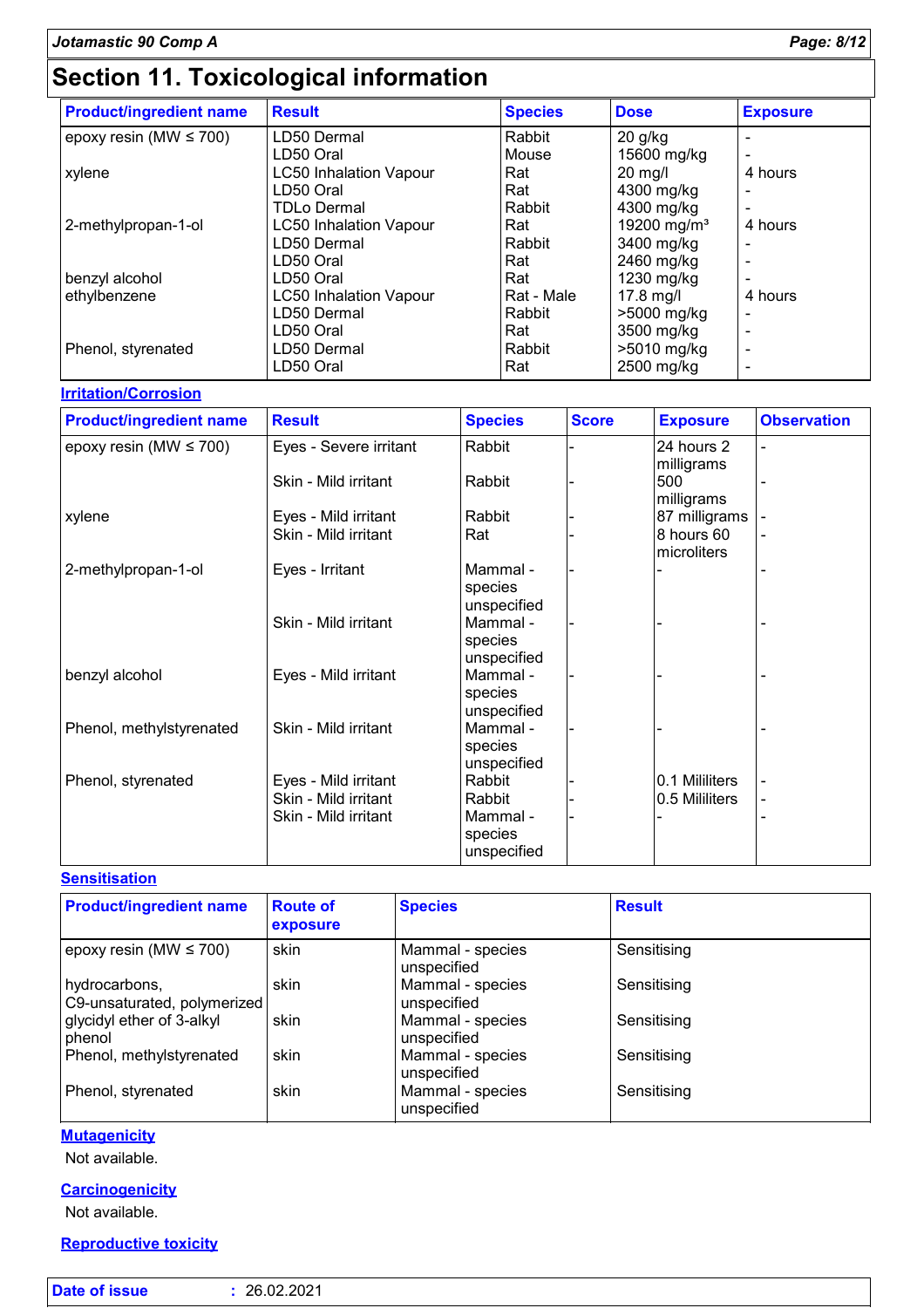# **Section 11. Toxicological information**

Not available.

### **Teratogenicity**

Not available.

#### **Specific target organ toxicity (single exposure)**

| <b>Name</b>         | <b>Category</b> | <b>Route of</b><br>exposure | <b>Target organs</b>                   |
|---------------------|-----------------|-----------------------------|----------------------------------------|
| xylene              | Category 3      |                             | <b>Respiratory tract</b><br>irritation |
| 2-methylpropan-1-ol | Category 3      |                             | Respiratory tract<br>irritation        |
|                     | Category 3      |                             | Narcotic effects                       |

#### **Specific target organ toxicity (repeated exposure)**

| <b>Name</b>  | <b>Category</b> | <b>Route of</b><br><b>exposure</b> | <b>Target organs</b> |
|--------------|-----------------|------------------------------------|----------------------|
| ethylbenzene | Category 2      | . .                                |                      |

#### **Aspiration hazard**

| <b>Name</b><br><b>Result</b> |                                       |
|------------------------------|---------------------------------------|
| <b>xylene</b>                | ASPIRATION HAZARD - Category 1        |
| lethvlbenzene                | <b>ASPIRATION HAZARD - Category 1</b> |

| <b>Information on likely routes : Not available.</b><br>of exposure |                                                                                                      |
|---------------------------------------------------------------------|------------------------------------------------------------------------------------------------------|
| <b>Potential acute health effects</b>                               |                                                                                                      |
| <b>Eye contact</b>                                                  | : Causes serious eye damage.                                                                         |
| <b>Inhalation</b>                                                   | No known significant effects or critical hazards.                                                    |
| <b>Skin contact</b>                                                 | : Causes skin irritation. May cause an allergic skin reaction.                                       |
| <b>Ingestion</b>                                                    | : No known significant effects or critical hazards.                                                  |
|                                                                     | Symptoms related to the physical, chemical and toxicological characteristics                         |
| <b>Eye contact</b>                                                  | : Adverse symptoms may include the following:<br>pain<br>watering<br>redness                         |
| <b>Inhalation</b>                                                   | : No specific data.                                                                                  |
| <b>Skin contact</b>                                                 | Adverse symptoms may include the following:<br>pain or irritation<br>redness<br>blistering may occur |
| <b>Ingestion</b>                                                    | : Adverse symptoms may include the following:<br>stomach pains                                       |
|                                                                     | Delayed and immediate effects as well as chronic effects from short and long-term exposure           |
| <b>Short term exposure</b>                                          |                                                                                                      |
| <b>Potential immediate</b><br>effects                               | : Not available.                                                                                     |
| <b>Potential delayed effects</b>                                    | : Not available.                                                                                     |
| <b>Long term exposure</b>                                           |                                                                                                      |
| <b>Potential immediate</b><br>effects                               | : Not available.                                                                                     |
| <b>Potential delayed effects</b>                                    | $:$ Not available.                                                                                   |
| <b>Potential chronic health effects</b>                             |                                                                                                      |
| Not available.                                                      |                                                                                                      |
|                                                                     |                                                                                                      |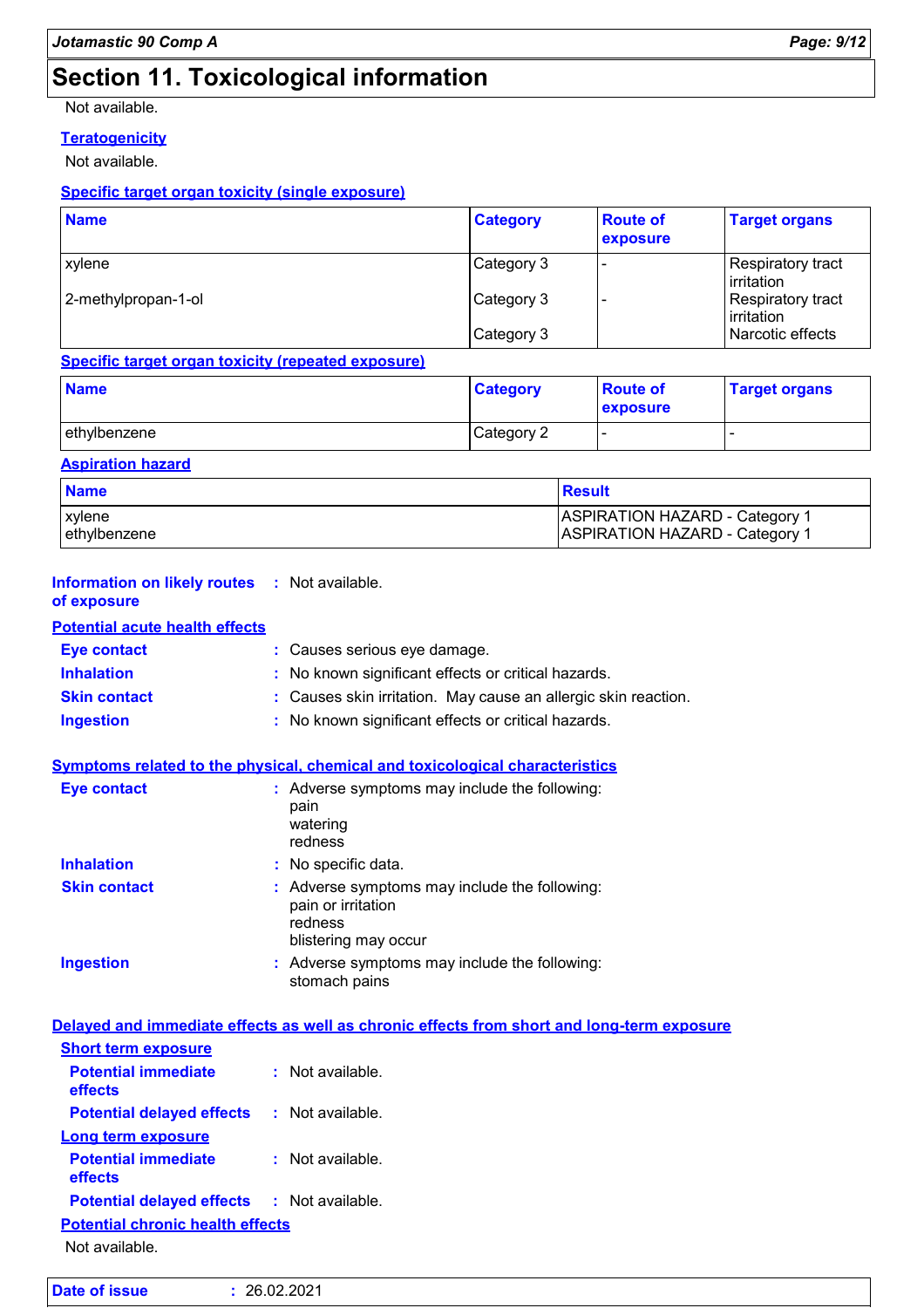# **Section 11. Toxicological information**

| <b>General</b>               | : Once sensitized, a severe allergic reaction may occur when subsequently exposed<br>to very low levels. |
|------------------------------|----------------------------------------------------------------------------------------------------------|
| <b>Carcinogenicity</b>       | : Suspected of causing cancer. Risk of cancer depends on duration and level of<br>exposure.              |
| <b>Mutagenicity</b>          | : No known significant effects or critical hazards.                                                      |
| <b>Teratogenicity</b>        | : No known significant effects or critical hazards.                                                      |
| <b>Developmental effects</b> | : No known significant effects or critical hazards.                                                      |
| <b>Fertility effects</b>     | : No known significant effects or critical hazards.                                                      |

#### **Numerical measures of toxicity**

#### **Acute toxicity estimates**

| <b>Route</b>         | <b>ATE value</b> |
|----------------------|------------------|
| Oral                 | 49200 mg/kg      |
| Dermal               | 19349.16 mg/kg   |
| Inhalation (vapours) | 195.49 mg/l      |

# **Section 12. Ecological information**

| <b>Toxicity</b>                |                                    |                            |                 |
|--------------------------------|------------------------------------|----------------------------|-----------------|
| <b>Product/ingredient name</b> | <b>Result</b>                      | <b>Species</b>             | <b>Exposure</b> |
| epoxy resin (MW $\leq 700$ )   | Acute EC50 1.4 mg/l                | Daphnia                    | 48 hours        |
|                                | Acute LC50 3.1 mg/l                | Fish - pimephales promelas | 96 hours        |
|                                | Chronic NOEC 0.3 mg/l              | Fish                       | 21 days         |
| 2-methylpropan-1-ol            | Chronic NOEC 4000 µg/l Fresh water | Daphnia - Daphnia magna    | 21 days         |
| ethylbenzene                   | Acute EC50 7.2 mg/l                | Algae                      | 48 hours        |
|                                | Acute EC50 2.93 mg/l               | Daphnia                    | 48 hours        |
|                                | Acute LC50 4.2 mg/l                | Fish                       | 96 hours        |
| Phenol, styrenated             | Acute EC50 100 mg/l                | Algae                      | 72 hours        |
|                                | Acute EC50 54 mg/l                 | Daphnia                    | 48 hours        |
|                                | Acute LC50 25.8 mg/l               | Fish                       | 96 hours        |
|                                |                                    |                            |                 |

#### **Persistence/degradability**

| <b>Product/ingredient name</b> | <b>Aquatic half-life</b> | <b>Photolysis</b> | Biodegradability |
|--------------------------------|--------------------------|-------------------|------------------|
| epoxy resin (MW $\leq$ 700)    |                          |                   | Not readily      |
| xvlene                         |                          |                   | Readily          |
| benzvl alcohol                 |                          |                   | Readily          |
| ethylbenzene                   |                          |                   | Readily          |

#### **Bioaccumulative potential**

| <b>Product/ingredient name</b> | $LogP_{ow}$  | <b>BCF</b>  | <b>Potential</b> |
|--------------------------------|--------------|-------------|------------------|
| epoxy resin (MW $\leq$ 700)    | 2.64 to 3.78 | 31          | low              |
| xylene                         | 3.12         | 8.1 to 25.9 | low              |
| hydrocarbons,                  | 3.627        |             | low              |
| C9-unsaturated, polymerized    |              |             |                  |
| 2-methylpropan-1-ol            |              |             | low              |
| benzyl alcohol                 | 10.87        | < 100       | low              |
| ethylbenzene                   | 3.6          |             | low              |
| Phenol, methylstyrenated       | 3.627        |             | low              |

#### **Mobility in soil**

**Soil/water partition coefficient (KOC)**

**:** Not available.

| <b>Date of issue</b> | : 26.02.2021 |
|----------------------|--------------|
|----------------------|--------------|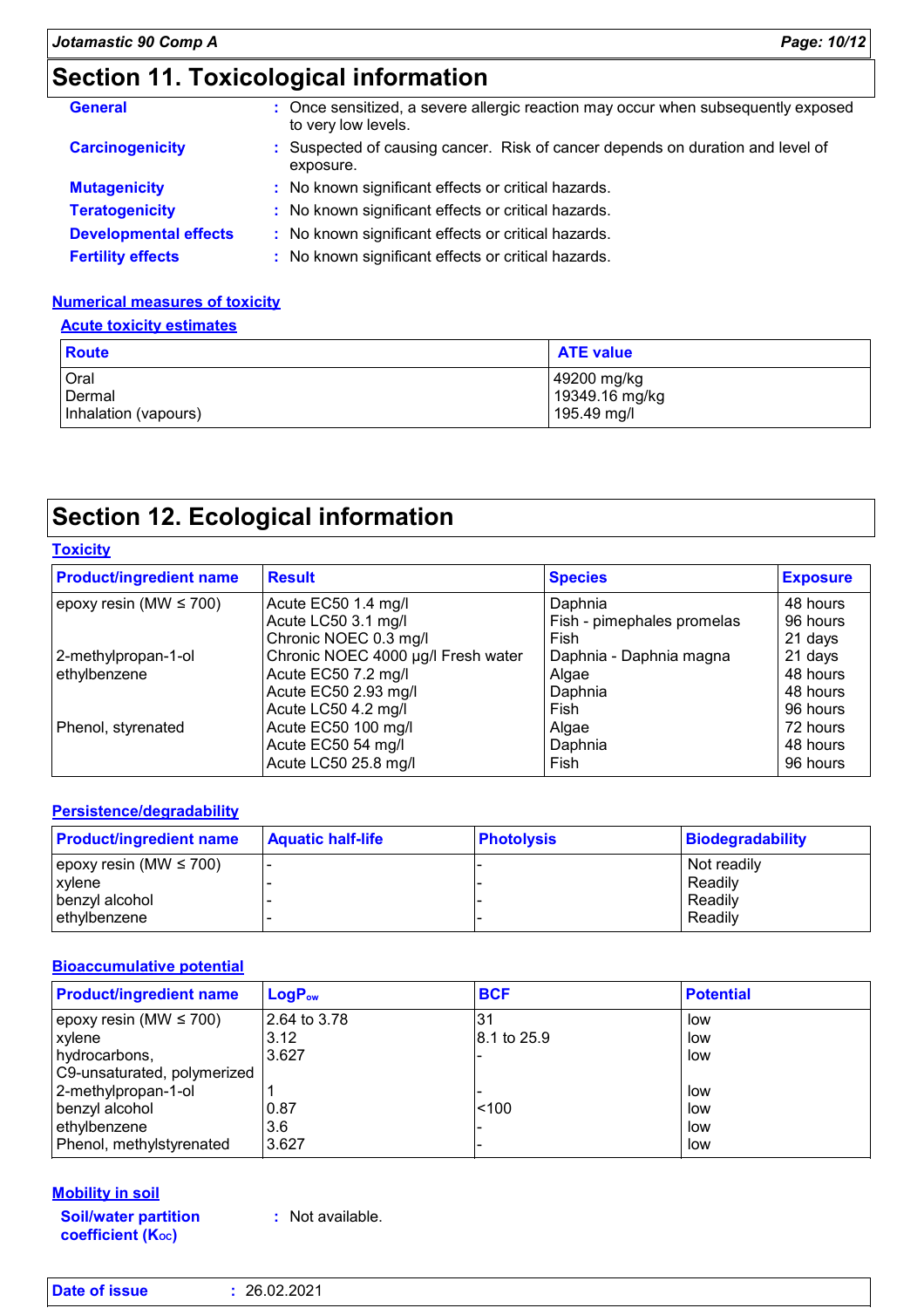# **Section 12. Ecological information**

**Other adverse effects** : No known significant effects or critical hazards.

### **Section 13. Disposal considerations**

The generation of waste should be avoided or minimised wherever possible. Disposal of this product, solutions and any by-products should at all times comply with the requirements of environmental protection and waste disposal legislation and any regional local authority requirements. Dispose of surplus and nonrecyclable products via a licensed waste disposal contractor. Waste should not be disposed of untreated to the sewer unless fully compliant with the requirements of all authorities with jurisdiction. Waste packaging should be recycled. Incineration or landfill should only be considered when recycling is not feasible. This material and its container must be disposed of in a safe way. Care should be taken when handling emptied containers that have not been cleaned or rinsed out. Empty containers or liners may retain some product residues. Vapour from product residues may create a highly flammable or explosive atmosphere inside the container. Do not cut, weld or grind used containers unless they have been cleaned thoroughly internally. Avoid dispersal of spilt material and runoff and contact with soil, waterways, drains and sewers. **Disposal methods :**

### **Section 14. Transport information**

**Transport within user's premises:** always transport in closed containers that are upright and secure. Ensure that persons transporting the product know what to do in the event of an accident or spillage.

|                                           | <b>UN</b>                                                                                                                                                                                                                       | <b>IMDG</b>                                                                                                                                                                                                                     | <b>IATA</b>                                                                                                                                                                                                                            |
|-------------------------------------------|---------------------------------------------------------------------------------------------------------------------------------------------------------------------------------------------------------------------------------|---------------------------------------------------------------------------------------------------------------------------------------------------------------------------------------------------------------------------------|----------------------------------------------------------------------------------------------------------------------------------------------------------------------------------------------------------------------------------------|
| <b>UN number</b>                          | <b>UN1263</b>                                                                                                                                                                                                                   | <b>UN1263</b>                                                                                                                                                                                                                   | <b>UN1263</b>                                                                                                                                                                                                                          |
| <b>UN proper</b><br>shipping name         | Paint                                                                                                                                                                                                                           | Paint                                                                                                                                                                                                                           | Paint                                                                                                                                                                                                                                  |
| <b>Transport hazard</b><br>class(es)      | 3                                                                                                                                                                                                                               | 3                                                                                                                                                                                                                               | 3                                                                                                                                                                                                                                      |
| <b>Packing group</b>                      | III                                                                                                                                                                                                                             | III                                                                                                                                                                                                                             | III                                                                                                                                                                                                                                    |
| <b>Environmental</b><br>hazards           | No.                                                                                                                                                                                                                             | No.                                                                                                                                                                                                                             | No.                                                                                                                                                                                                                                    |
| <b>Special</b><br>precautions for<br>user | Transport within user's<br>premises: always transport in<br>closed containers that are<br>upright and secure. Ensure<br>that persons transporting the<br>product know what to do in the<br>event of an accident or<br>spillage. | Transport within user's<br>premises: always transport in<br>closed containers that are<br>upright and secure. Ensure<br>that persons transporting the<br>product know what to do in the<br>event of an accident or<br>spillage. | <b>Transport within user's</b><br>premises: always transport in<br>closed containers that are<br>upright and secure. Ensure<br>that persons transporting the<br>product know what to do in the<br>event of an accident or<br>spillage. |
| <b>Additional</b><br><b>information</b>   |                                                                                                                                                                                                                                 | <b>Emergency schedules F-E,</b><br>S-E                                                                                                                                                                                          | L,                                                                                                                                                                                                                                     |
| <b>ADR / RID</b>                          | : Tunnel restriction code: (D/E)<br>Hazard identification number: 30                                                                                                                                                            | ADR/RID: Viscous substance. Not restricted, ref. chapter 2.2.3.1.5 (applicable to receptacles <                                                                                                                                 |                                                                                                                                                                                                                                        |
| <b>IMDG</b>                               | 450 litre capacity).<br>IMDG: Viscous substance. Transport in accordance with paragraph 2.3.2.5 (applicable to<br>receptacles $\leq 450$ litre capacity).                                                                       |                                                                                                                                                                                                                                 |                                                                                                                                                                                                                                        |